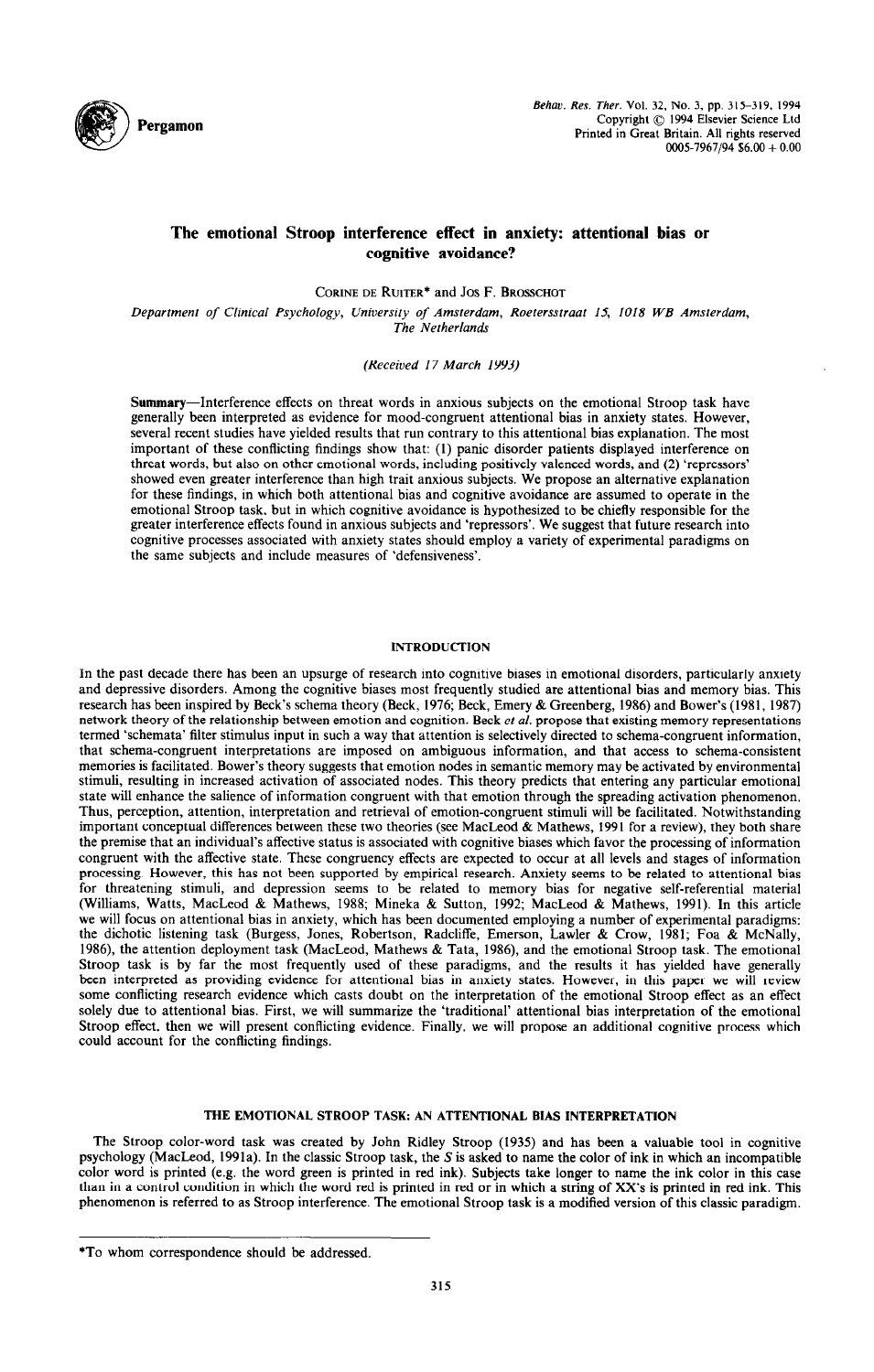It involves the presentation of differentially emotionally valenced words in different colored inks and the S's task is to name the color of the words as quickly as possible whilst ignoring their semantic content. For example, an emotional word such as 'heart attack' may be presented in blue, and the S's task is to say 'blue'.

More than half a century after the creation of the Stroop task, the explanation of the classic Stroop interference effect continues to pose challenges to cognitive psychologists, since the task itself cannot determine the locus of interference. In a recent review article, MacLeod (199lb) summarizes the theoretical accounts of the Stroop effect and concludes that a recently developed model by Cohen, Dunbar and McClelland (1990) that incorporates attentional and response processes can best account for the existing body of empirical findings with the task. Several studies have confirmed that both early and late stages of processing are involved (Duncan-Johnson & Kopell, 1981; Stirling, 1979). It seems likely that this would also apply to the interference effect observed on the emotional Stroop task.

Results from studies with anxiety disorder patients suggest that these patients show greater Stroop interference when the words are emotionally threatening as opposed to neutral (see MacLeod, 1991c for a review). Anxiety patients tend to take longer to name the color of threat words such as 'tragedy' than neutral words such as 'corner', and this effect is not observed in normal control Ss. These interference effects have been demonstrated for spider phobics with spider-related words (Watts, McKenna, Sharrock & Trezise, 1986); for generalized anxiety disorder patients with words related to their particular domain of worry (Mogg, Mathews & Weinman, 1989); and for panic disorder patient with words related to physical threat, but not to social threat (Ehlers, Margraf, Davies & Roth, 1988; McNally, Riemann & Kim. 1990). Studies with normal Ss suggest that high trait anxious Ss, compared to low trait anxious Ss, show increased Stroop interference on threat words relative to neutral words (Dawkins & Furnham, 1989; Richards & Millwood, 1989; Richards, French, Johnson, Naparstek & Williams, 1992). On the basis of the findings from these studies with anxiety disorder patients and high trait anxious Ss, it is thought that a bias for selectively processing threatening information is associated with anxiety states. The presence of such a bias in an individual is expected to predispose to and exacerbate anxiety disorders.

At first glance, this interpretation of the findings with the emotional Stroop paradigm in anxiety states in terms of selective attention to threatening information seems relatively straightforward. It is considered evidence for Beck's schema theory and Bower's network theory, which propose that danger representations in long-term memory serve to favor selective encoding of danger-related information.

#### THE EMOTIONAL STROOP TASK: A COGNITIVE AVOIDANCE INTERPRETATION

A number of recent studies offer evidence contrary to the attentional bias interpretation of the emotional Stroop effect in anxiety. First, two recent studies found that the Stroop interference is not limited to threat-related words in panic disorder (PD) patients (Carter, Maddock & Magliozzi, 1992; McNally, Riemann, Louro, Lukach & Kim, 1992). Carter et al. (1992) found that PD patients showed significantly greater interference than normal controls on threat words, but also on depression words. McNally et al. (1992) showed that positive words (e.g. happiness, joy, elation, carefree), compared to neutral words, produced as much Stroop interference as threat words associated with fear and bodily sensations in PD patients, Second, Mogg and Marden (1990) found that high trait anxious Ss, compared to low trait anxious Ss, showed significantly more color naming interference on positive than neutral words, but there was only a trend for high anxious Ss to display more interference on threat than on neutral words. These findings are difficult to explain by either Beck's schema theory or Bower's network theory, since the information favored in processing is clearly not congruent with the danger schemata assumed to exist.

Third, in a normal sample, Dawkins and Furnham (1989) found that 'repressors' showed emotional Stroop interference effects even greater than those of high trait anxious Ss with anger, anxiety and grief words. Repressors were defined as those Ss scoring high on the Marlowe-Crowne Social Desirability Scale (M-C; Crowne & Marlowe, 1964) and low on the State Trait Anxiety Inventory (STAI; Spielberger, Gorsuch, Lushene, Vagg & Jacobs, 1983). High anxious Ss are defined as those scoring high on the STAI and low on the M-C; low anxious Ss score low on both scales. High scorers on both scales were not included in the Dawkins and Furnham study.

The 'repressor' coping style was first operationalized in the above-mentioned way by Weinberger, Schwartz and Davidson (1979). They found that 'repressors' reported the lowest level of subjective distress and the highest level of physiological arousal in a phrase association task that included phrases with sexual and aggressive content. This lack of congruence between subjective and physiological indices of arousal has subsequently been replicated (Asendorpf & Scherer, 1983; Davis & Schwartz, 1985; Gudjonsson, 1981). 'Repressors' have also been found to exhibit memory deficiencies for particular affect-laden memories. For instance, Davis (1987) showed that 'repressors' displayed a limited accessibility to personal, real-life affective memories, particularly to experiences that referred to the self. In a study that employed the dichotic listening paradigm, involving neutral and negative affective words presented in the unattended ear, the recognition level for negative words was at chance level for 'repressors', but not for the high anxious Ss, who scored well above chance levels (Bonanno, Davis, Singer & Schwartz, 1991). In response to a post-experiment questionnaire, 'repressors' indicated a significantly greater number of distracting thoughts during the experimeni relative to the other Ss. The body of research on the 'repressor' coping style is generally interpreted as supporting the thesis that 'repressors' are skilful in avoidant information processing with regard to emotionally negative information.

As already mentioned above, Dawkins and Furnham (1989) found that 'repressors' showed *greater* interference than high trait anxious Ss on an emotional Stroop task. At first glance, this finding seems counter-intuitive in light of empirical research conducted on the 'repressor' style. One would expect that 'repressors' would be most likely to show the least degree of emotional Stroop interference, since they would tend to avoid directing their attention to the negatively valenced words. However, 'repressors' appeared to take longer to color-name emotional words, which seems to indicate that their avoidant tendency requires extra processing capacity that slows their performance on the primary color-naming task. The question of how avoidance might use additional processing capacity cannot be answered at this time, but looking away, as suggested by MacLeod and Mathews (1991) and distracting thoughts (see Bonanno et al., 1991 above) are possible mechanisms.

The Carter et al. (1992), McNally et al. (1992), the Mogg and Marden (1990), and the Dawkins & Furnham (1989) findings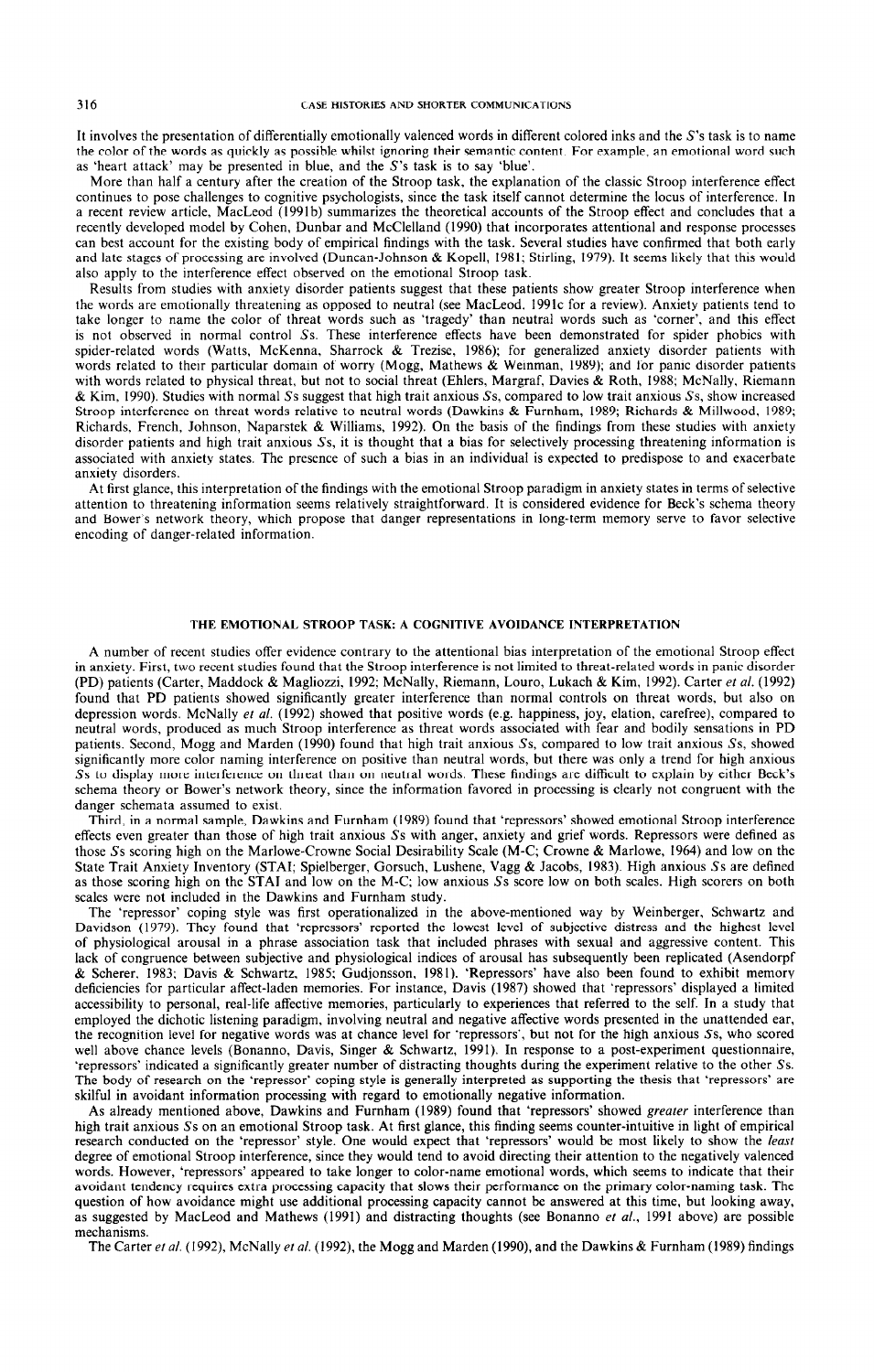reviewed above question the interpretation of the emotional Stroop interference effect as an attentional bias to threat effect. Previously, MacLeod & Mathews (1991, p. 136) pointed to the fact that the Stroop paradigm is "only an indirect test of this possibility". The increased Stroop interference might also be the result of an attempt to *avoid* processing the stimulus because it contains emotionally valenced information. This cognitive avoidance interpretation would explain why 'repressors' showed the largest Stroop interference effect: the effort or time needed to avoid cognitively processing threatening information increases response latencies. It would also explain why the panic disorder patients in the McNally ef al. and Carter et *al.* studies showed Stroop interference in response to the positively valenced and the depressively valenced words, respectively. The long duration of their response latencies might reflect a general style of cognitive avoidance of emotionally loaded information, whether positive or negative. Thus, a cognitive avoidance explanation fits these data better than an attentional bias explanation. This interpretation is in line with the view offered by Jones and Barlow (1990) who suggested that panic disorder (and perhaps all anxiety disorder) patients "avoid the experience of affect regardless of whether

it is frightening, sad, or exciting" (p. 322). In offering the alternative cognitive avoidance interpretation of the emotional Stroop effect in anxiety, we do not wish to suggest that an attentional bias for threat stimuli in anxiety does not exist. Direct evidence for attentional bias in anxiety comes from studies with the attention deployment task (MacLeod et al., 1986). In this paradigm, generalized anxiety disorder (GAD) patients and non-patient Ss were presented with a series of word pairs on upper and lower locations on a video display for brief durations (500 msec). They were required to detect a small dot probe that appeared in either location on the display. MacLeod et *al.* (1986) found that the GAD patients were relatively faster in detecting probes that

replaced threat rather than non-threat words. This finding has recently been replicated by Mogg, Mathews and Eysenck (1992). Asmundson, Sandler, Wilson and Walker (1992) employed the same paradigm and found that panic disorder patients, relative to normal controls, showed reduced detection latencies for stimuli related to physical threat, but not to social threat. Together, these studies suggest that anxiety disorders are associated with selective allocation of attention to threat stimuli.

In the emotional Stroop task, early and late stages of processing are involved. Attentional bias occurs in the early stages, and cognitive avoidance at later stages. Attentional bias might play a role in the emotional Stroop interference effect, but we have offered conflicting evidence suggesting that the effect cannot be attributed to attentional bias alone. Whether the effect is mediated by cognitive avoidance, or by still another process such as response inhibition, as recently suggested by Cloître, Heimberg, Holt and Liebowitz (1992), is still subject to debate.

#### FUTURE RESEARCH

In order to unravel the cognitive biases associated with anxiety states and the workings of the emotional Stroop task, several avenues for future research can be considered. First, studies in which the same Ss perform a number of cognitive tasks (e.g. Stroop task, dichotic listening task, attention deployment task) seem called for. For instance, a study employing the Stroop and attention deployment paradigms with positively and negatively (threat) valenced words in anxiety disorder patients could reveal whether or not the Stroop interference effect on the positive words is due to attentional bias. Second, it seems wise to include an independent measure of repression or defensiveness in studies using experimental cognitive paradigms. A number of studies have documented differences in information processing between defensively low anxious and truly low anxious Ss (Bonanno et al., 1991; Dawkins & Furnham, 1989; Weinberger et al., 1979). Incorporation of measures of defensiveness might help to explain findings which are difficult to interpret within the framework of schema and network theories, such as the finding that low trait anxious Ss show a reduction in color-naming interference on threat relative to neutral words during elevations of state anxiety (MacLeod & Mathews, 1988; MacLeod & Rutherford, 1992). It is conceivable that a majority of the low trait anxiety Ss in these studies scored low on defensiveness, which might cause them to be non-defensive (non-avoidant) when exposed to threat stimuli under elevated anxiety conditions. The reverse process is expected to operate in defensive individuals: increased anxiety levels are expected to trigger defensiveness and avoidance.

In general, it seems that research on the association between cognitive biases and emotional disorders has tended to **focus**  chiefly on cognitive biases that favor the processing of information congruent with existing memory representations. We believe that the research could benefit from input from theoretical frameworks that emphasize the disfavoring of processing of schema-incongruent information (Bowlby, 1980; Horowitz, 1988).

Acknowledgement-Preparation of this article was supported by a postdoctoral fellowship to Corine de Ruiter from the Royal Netherlands Academy of Arts and Sciences.

#### **REFERENCES**

Asendorpf, J. B. & Scherer, K. R. (1983). The discrepant repressor: differentiation between low anxiety, high anxiety, and repression of anxiety by autonomic-facial-verbal patterns of behavior. *Journal of Personality and Social Psychology, 45, 1334-1346.* 

Asmundson, G. J. G., Sandler, L. S., Wilson, K. G. & Walker, J. R. (1992). Selective attention towards physical threat in patients with panic disorder. *Journal of Anxiety Disorders, 6, 295-303.* 

Beck, A. T. (1976). *Cognitive therapy and the emotional disorders. New* York: International Universities Press.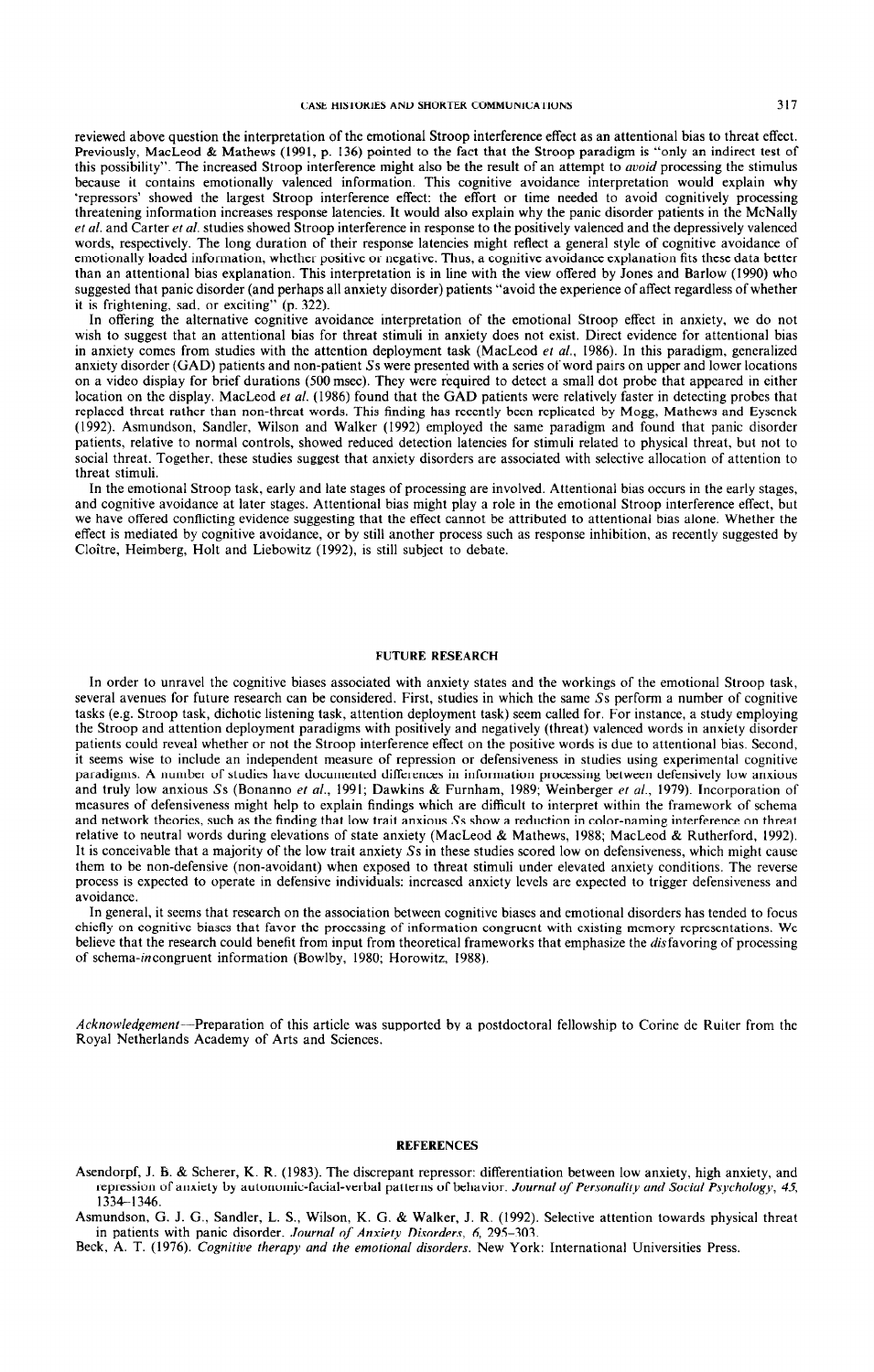- Beck, A. T., Emery, G. 8c Greenberg, R. C. (1986). *Anxiety disorders and phobias: a cognitive perspective. New* York: Basic Books.
- Bower, G. H. (1981). Mood and memory. American Psychologist, 36, 129-148.
- Bower, G. H. (1987). Commentary on mood and memory. *Behaviour Research and Therapy, 25, 443-456.*
- Bowlby, J. (1980). *Attachment and loss. Vol. 3: Loss: Sadness and depression. New* York: Basic Books.
- Bonanno, G. A., Davis, P. J., Singer, J. L. & Schwartz, G. E. (1991). The repressor personality and avoidant information processing: a dichotic listening study. *Journal of Research in Personality*, 25, 386-401.
- Burgess, I. S., Jones, L. N., Robertson, S. A., Radcliffe, W. N., Emerson, E., Lawler, P. & Crow, T. J. (1981). The degree of control exerted by phobic and non-phonic verbal stimuli over the recognition behaviour of phobic and non-phobic subjects. *Behaviour Research and Therapy, 19, 223-234.*
- Carter, C. S., Maddock, R. J. & Magliozzi, J. (1992). Patterns of abnormal processing of emotional information in panic disorder and major depression. *Psychopathology*, 25, 65-70.
- Cloitre, M., Heimberg, R. G., Holt, C. S. & Liebowitz, M. R. (1992). Reaction time to threat stimuli in panic disorder and social phobia. *Behaviour Research and Therapy*, 30, 609-617.
- Cohen, J. D., Dunbar, K. & McClelland, J. L. (1990). On the control of automatic processes: a parallel distributed processing account of the Stroop effect. *Psychological Review, 97, 332-361.*
- Crowne, D. P. & Marlowe. D. (1964) *Studies in evaluative dependence. New* York: Wilev.
- Davis, P. J. (1987). Repression and the inaccessibility of affective memories. *Journal of Personality and Social Psychology, 53, 585-593.*
- Davis, P. J. & Schwartz, G. E. (1985). *Repression and the inaccessibility of affective memories: relationship to temperature laleralify and muscle activify in the face.* Unpublished manuscript, Yale University, New Haven, CT.
- Dawkins, K. & Furnham, A. (1989). The colour naming of emotional words. *British Journal of Psychology, 80, 383-389.*
- Duncan-Johnson, C. C. & Kopell, B. S. (1981). The Stroop effect: brain potentials localize the source of interference. *Science,* 214, 938-940.
- Ehlers, A., Margraf, J., Davies, S. & Roth, W. T. (1988). Selective processing of threat cues in subjects with panic attacks. *Cognition and Emotion, 2, 201-219.*
- Foa, E. B. & McNally, R. J. (1986). Sensitivity to feared stimuli in obsessive-compulsives: a dichotic listening analysis. *Cognitive Therapy and Research, 10, 477-486.*
- Gudjonsson, G. H. (1981). Self-reported emotional disturbance and its relation to electrodermal reactivity, defensiveness, and trait anxiety. *Personality and Individual Differences, 2, 47-52.*
- Horowitz, M. J. (1988). *Introduction to psychodynamics: a new synthesis.* London: Routledge.
- Jones, J. C. & Barlow, D. H. (1990). The etiology of posttraumatic stress disorder. *Clinical Psychology Review, 10, 2999328.*
- MacLeod, C. (1991a). John Ridley Stroop: creator of a landmark cognitive task. *Canadian Psychology, 32, 521-524.*
- MacLeod, C. (1991b). Half a century of research on the Stroop effect: an integrative review. *Psychological Bulletin, 109, 163-203.*
- MacLeod, C. (1991c). Clinical anxiety and the selective encoding of threatening information. *International Review of Psychiatry, 3, 279-292.*
- MacLeod, C. & Mathews, A. (1988). Anxiety and the allocation of attention to threat. *Quarterly Journal of Experimental*  Psychology: Human Experimental Psychology, 38, 659-610.
- MacLeod, C. & Mathews, A. M. *(1991).* Cognitive-experimental approaches to the emotional disorders. In: Martin, P. R. (Ed.), *Handbook of behavior therapy and psychological science: An integrative approach (pp. 116-150). New York:* Pergamon.
- MacLeod, C. & Rutherford (1992). Anxiety and the selective processing of emotional information: Mediating roles of awareness, trait and state variables, and personal relevance of stimulus materials. *Behaviour Research and Therapy, 30, 479949* 1.
- MacLeod, C., Mathews, A. & Tata, P. (1986). Attentional bias in emotional disorders. *Journal of Abnormal Psychology, 95, 15-20.*
- McNally, R. J., Riemann, B. C. & Kim, E. (1990). Selective processing of threat cues in panic disorder. *Behaviour Research and Therapy, 28, 407-412.*
- McNally, R. J., Riemann, B. C., Louro, C. E., Lukach, B. M. & Kim, E. (1992). Cognitive processing of emotional information in panic disorder. *Behaviour Research and Therapy, 30,* 143–149.
- Mineka, S. & Sutton, S. K. (1992). Cognitive biases and the emotional disorders. *Psychological Science*, 3, 65-69.
- Mogg, K. & Marden, B. (1990). Processing of emotional information in anxious subjects. *British Journal of Clinical Psychology, 29, 227-229.*
- Mogg, K., Mathews, A. & Weinman, J. (1989). Selective processing of threat cues in anxiety states: A replication. *Eehaviour Research and Therapy, 27, 317-323.*
- Mogg, K., Mathews, A. & Eysenck, M. (1992). Attentional bias to threat in clinical anxiety states. *Cognition and Emotion, 6, 149-159.*
- Richards, A. & Millwood, B. (1989). Colour-identification of differentially valenced words in anxiety. *Cognition and Emotion, 3, 171-176.*
- Richards, A., French, C. C., Johnson, W., Naparstek, J. & Williams, J. (1992). Effects of mood manipulation and anxiety on performance of an emotional Stroop task. *British Journal of Clinical Psychology, 83*, 479-491
- Spielberger, C. D., Gorsuch, R. L., Lushene, R., Vagg, P. R. & Jacobs, G. A. (1983). *Manualfor rhe Slate-Trait Anxiety Inventory (form Y).* Palo Alto, CA: Consulting Psychologists Press.
- Stirling, N. (1979). Stroop interference: an input and an output phenomenon. *Quarterly Journal of Experimenfal Psychology, 31, 121-132.*
- Stroop, J. R. (1935). Studies of interference in serial verbal reactions. *Journal of Experimental Psychology, 18, 643662.*
- Watts, F. N., McKenna, F. P., Sharrock, R. & Tresize, L. (1986). Colour naming of phobia related words. *British Journal of Psychology, 77, 97-108.*